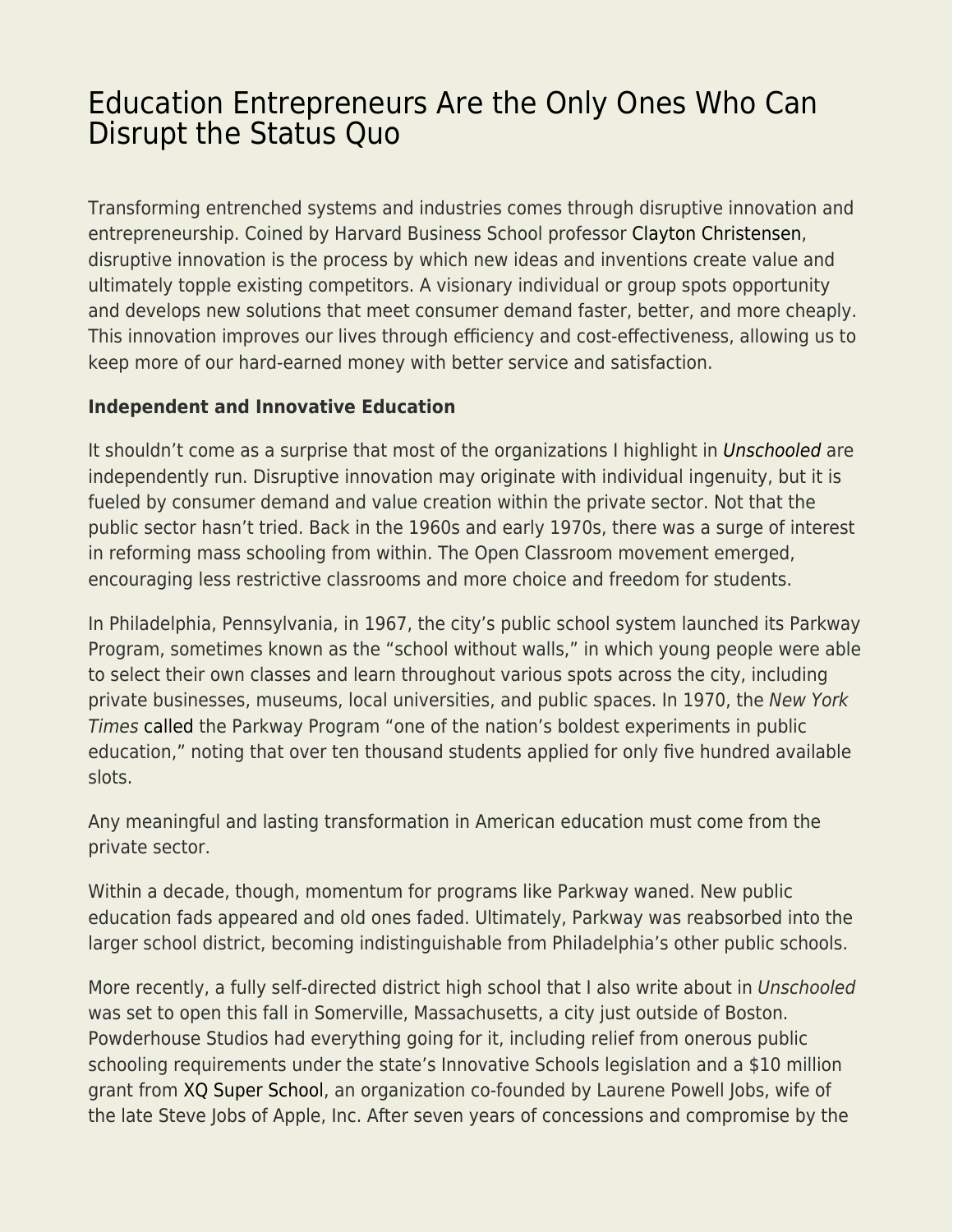school's leaders, the city's school committee ultimately voted unanimously this spring [not](https://somerville.wickedlocal.com/news/20190319/school-committee-votes-unanimously-against-powderhouse-studios) [to approve](https://somerville.wickedlocal.com/news/20190319/school-committee-votes-unanimously-against-powderhouse-studios) Powderhouse's opening.

## **Private Sector Reforms**

As much as many parents and educators would like to believe that meaningful reforms can occur within the mass compulsory schooling model, real education innovation occurs most successfully and enduringly through the private sector. Free from state curriculum requirements, standardized testing mandates, and restrictions on hiring and firing, private educational organizations are able to experiment and innovate, with parents as the key stakeholders to ensure accountability.

Many of these schools and organizations are tiny non-profit enterprises that serve a small group of children and are often financially inaccessible to many families. But disruptive innovation in education has the capacity to bring real change to the masses—if educators embrace an entrepreneurial, free-market mindset.

In his book, [Conscious Capitalism: Liberating the Heroic Spirit of Business](http://www.amazon.com/Conscious-Capitalism-New-Preface-Authors/dp/1625271751), Whole Foods cofounder John Mackey writes about his early days immersed in the left countercultural movement of the late-1960s and 1970s. He lived on a commune in Texas for two years and became active in the local food co-op movement.

### **Entrepreneurship and Capitalism**

Mackey writes in the book's introduction:

Politically, I drifted into progressivism (or liberalism or social democracy) and embraced the ideology that business and corporations were essentially evil because they selfishly sought only profits. In contrast to evil corporations, I believed that nonprofit organizations and government were "good," because they altruistically worked for the public interest, not for profit.

The longer Mackey was part of the non-profit food co-op movement, the more disenchanted he became with its ideology. He writes:

> I ultimately became disillusioned with the co-op movement because there seemed to be little room for entrepreneurial creativity; virtually every decision was politicized.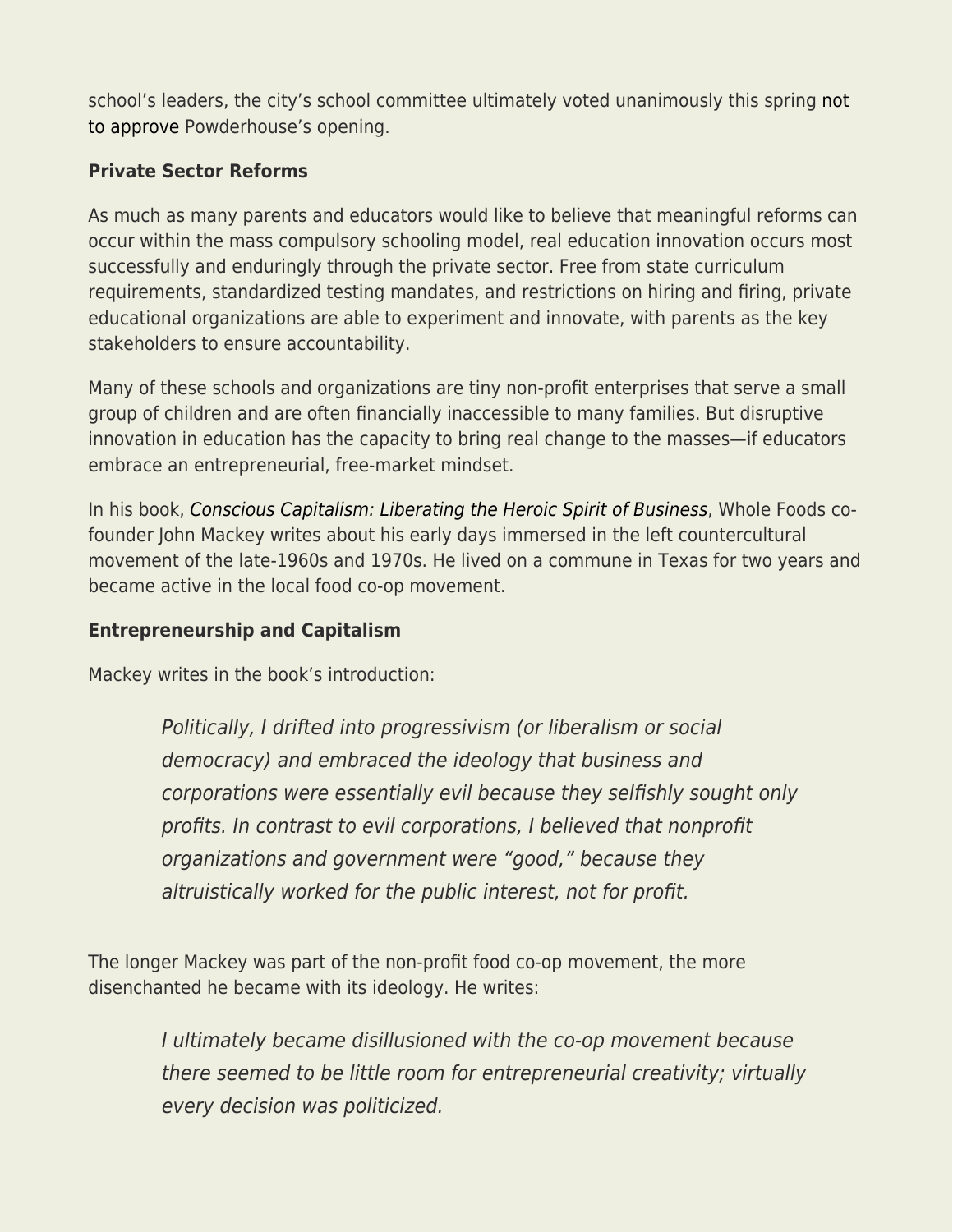Discovering the power of free-market capitalism, Mackey was able to scale his vision for healthy food and a healthier planet in ways that small, local, non-profit food co-ops were unable to, leading many more people to have access to organic food and many more jobs created to provide that food.

Mackey writes about his path from progressive anti-capitalist to proud entrepreneur:

I learned that free enterprise, when combined with property rights, innovation, the rule of law, and constitutionally limited democratic government, results in societies that maximize social prosperity and establish conditions that promote human happiness and wellbeing—not just for the rich, but for the larger society, including the poor. I had become a businessperson and a capitalist, and I had discovered that business and capitalism, while not perfect, were both fundamentally good and ethical.

Education needs its own Whole Foods moment. It needs entrepreneurial innovators to move small, non-profit organizations into larger-scale, profitable enterprises that serve more families and students with better outcomes and lower costs. Now with Amazon's acquisition of Whole Foods, the potential for greater accessibility at lower costs increases.

Seeds of an enterprising moment in education are beginning to sprout. [Acton Academy](https://www.actonacademy.org/) is a low-cost, self-directed network of private schools, often operating on a hybrid homeschool model, that is expanding across the country by educators committed to entrepreneurship and educational creativity. In an article for Forbes, [Bill Frezza](https://fee.org/people/bill-frezza/) describes Acton Academy's potential to remake the educational landscape. He [writes:](https://www.forbes.com/sites/billfrezza/2014/02/28/acton-academy-socrates-antidote-for-government-school-hemlock/#370dcae04aeb)

With the right program as a model, anyone who home schools his kids can operate an Acton Academy. And not just for his or her own children, but for a schoolhouse full of them. Run the numbers and you can even make a lucrative living while charging tuition well below than that of most conventional private schools.

## **Standardized Equals Restrictive**

Similarly, the [Academy of Thought and Industry](https://thoughtandindustry.com/) is a for-profit network of schools that could trigger necessary disruption in education. Founder Michael Strong acknowledges the power